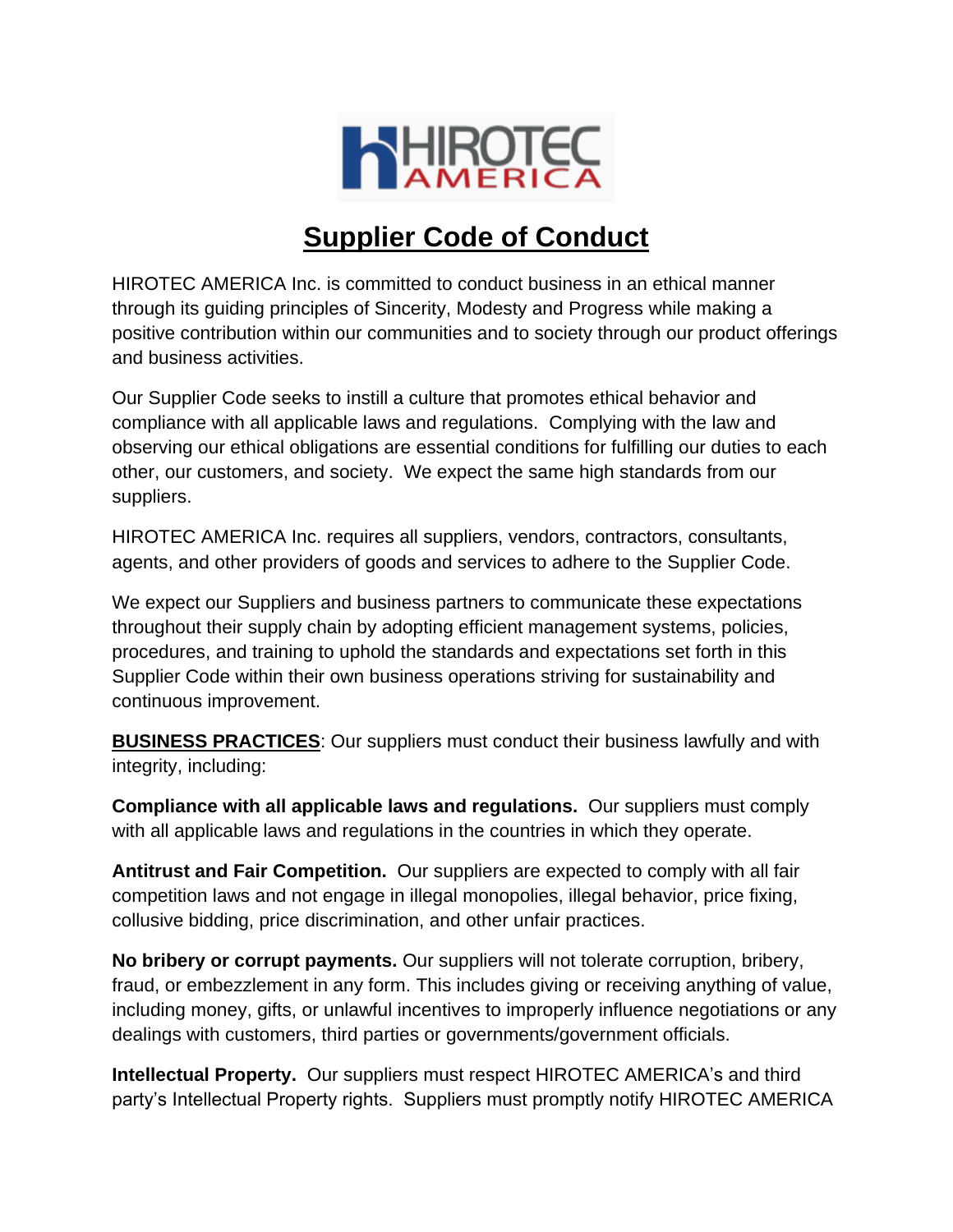if a supplier knows or suspects that supplier's products, or HIROTEC AMERICA 's use of supplier's products, infringe any third-party Intellectual Property rights.

**Conflict of Interest.** Our suppliers are expected to avoid and report all conflicts of interest resulting from their business dealings with HIROTEC AMERICA and to notify HIROTEC AMERICA if any HIROTEC AMERICA employee has business, financial, or personal ties to the supplier that may influence such employee's decisions.

**Gifts**. Gifts to or from HIROTEC AMERICA employees are neither expected nor necessary for business relationships between our supplier and HIROTEC AMERICA. Our Code of Conduct prohibits our employees from giving or receiving gifts of more than a token value, and all gift-giving is discouraged.

**Embargoes and Trade Law.** Our suppliers shall comply with all applicable trade laws and restrictions imposed by the United Nations, the United States, and other national governments.

**Management and Transparency.** Our suppliers are expected to have systems in place to track compliance with applicable laws and regulations and to investigate, to the extent allowed by law, allegations of misconduct. Suppliers must immediately inform HIROTEC AMERICA if they are aware of any negative publicity regarding the supplier, or any product supplied to HIROTEC AMERICA.

**Grievance Mechanism " Whistle Blower Protection."** Our suppliers are expected to protect worker confidentiality and prohibit retaliation against workers who report workplace grievances. Suppliers must create a mechanism for workers to submit their grievances anonymously.

Suppliers should communicate to workers, subcontractors, and their vendors the process for raising concerns, and communicate and uphold a policy of confidentiality, protection from retaliation, and anonymity to ensure workers are comfortable doing so. Supplier must hold their vendors accountable. Grievance / Whistleblower claims should be investigated, and corrective actions taken where appropriate

Concerns and violations relating to the Supplier Code of Conduct should be reported directly to HIROTEC AMERICA through [grievancematters@hirotecamerica.com](mailto:grievancematters@hirotecamerica.com) for suppliers, business partners and other parties.

**WORKFORCE PRACTICES / HUMAN RIGHTS:** Our suppliers are expected to provide a safe workplace and treat their employees lawfully, respectfully, and fairly, including: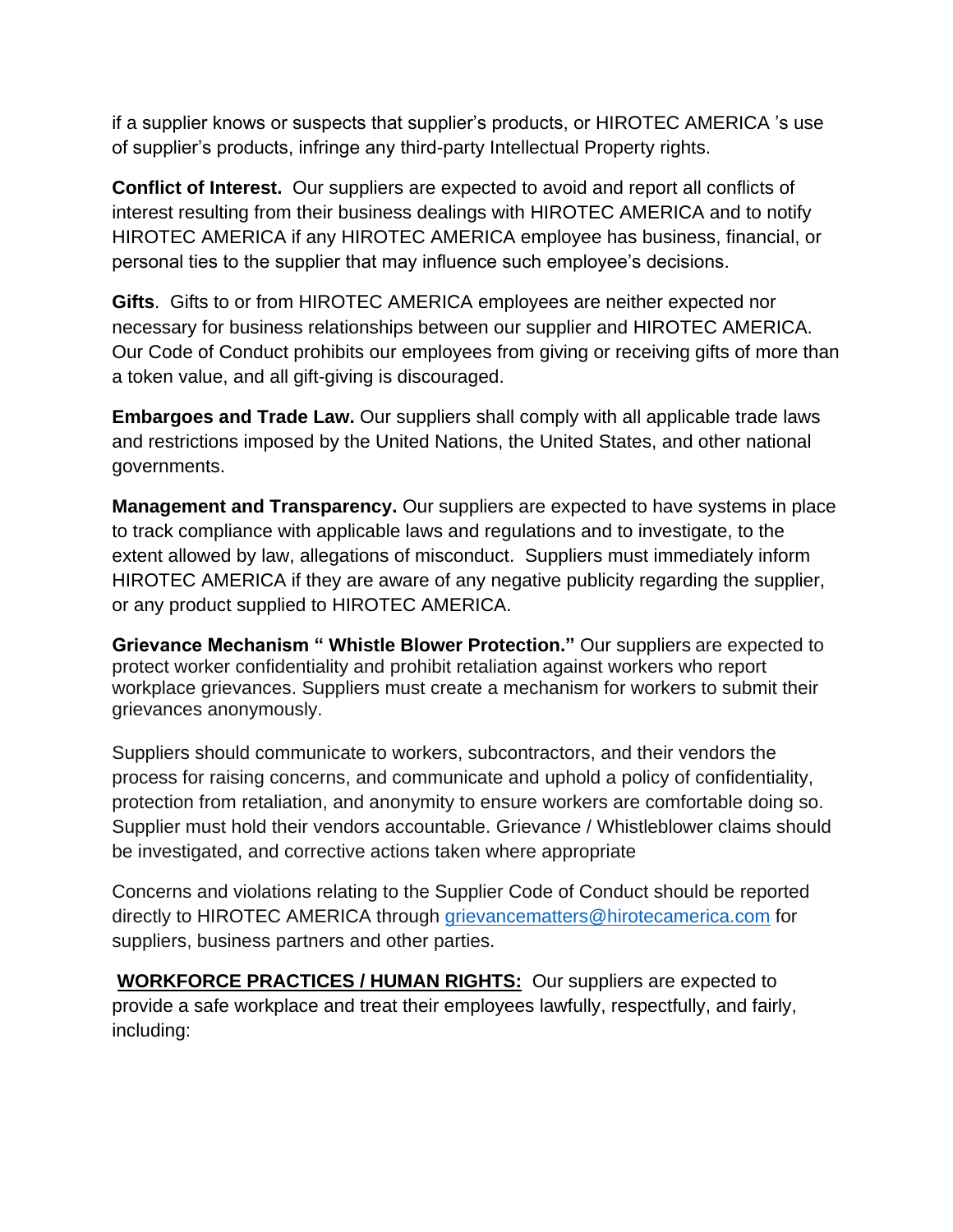**No Forced Labor.** Our suppliers are prohibited from using illegal or forced labor of any kind. Suppliers must take reasonable measures to ensure that all their employees understand the terms of their employment.

**No Child Labor.** Our suppliers are prohibited from using child labor. Suppliers will conform with the applicable laws of prohibiting child labor.

**No Harassment or Abuse.** Our suppliers are prohibited from harassing or abusing employees. Our suppliers must treat their employees with respect and dignity, and without harassment or abuse of any kind. To the extent permitted by law, suppliers must strive to provide a workplace free of harassment and abuse arising from fellow workers.

**Nondiscrimination.** Our suppliers must provide equal employment opportunities to all people without discrimination because of their race, religion, color, sex, age, national origin, disability, veteran or military status, or any other characteristic protected by applicable law.

**Human Trafficking.** Our suppliers will not engage, directly or indirectly, in human trafficking.

**Reasonable Compensation.** Our suppliers will pay reasonable compensation and benefits that, at a minimum, comply with all applicable laws and regulations.

**Working Hours and Overtime.** Our suppliers must comply with all applicable requirements and limitations set by the laws of the country of manufacture and ensure work hours, overtime, and schedules are not deemed excessive to the applicable local legal requirements.

**Freedom of Association and Collective Bargaining.** Our suppliers will comply with applicable laws that recognize and respect the rights of employees to freedom of association and collective bargaining.

**Workplace Health and Safety.** Our suppliers must provide a safe workplace for their workers including, at a minimum, adequate lighting, ventilation, potable water, and sanitary facilities. Where applicable, suppliers must provide safety equipment, guards, and protective clothing/masks to protect workers from hazardous machinery and materials.

**ENVIRONMENTAL AND COMMUNITY PRACTICES:** Our suppliers must treat the environment and their community with respect.

**Environmental Impact.** Our suppliers will conduct their businesses in compliance with applicable requirements in a way that minimizes impact to the environment. We also